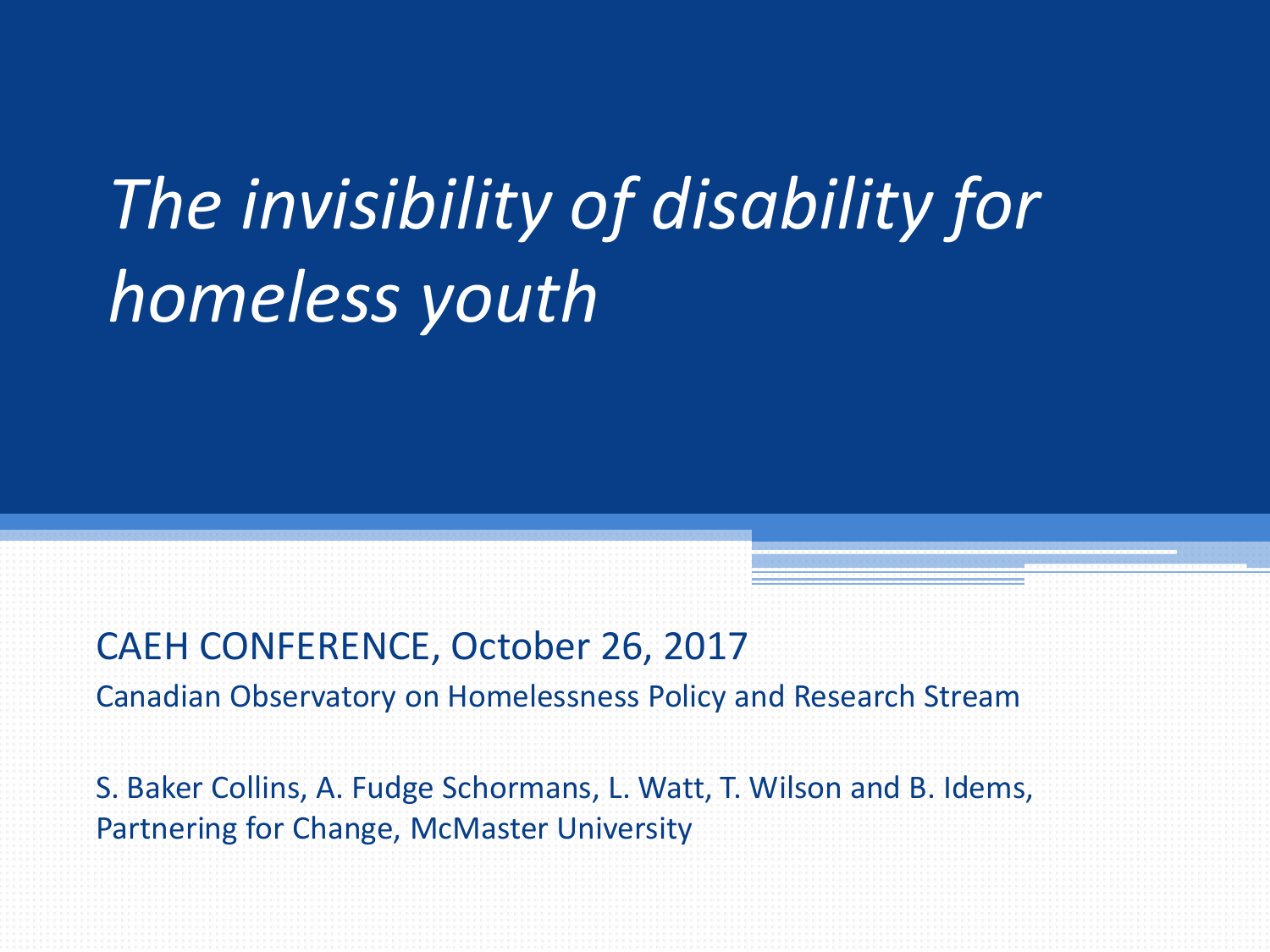# Agenda

- Intersection of homelessness and intellectual, developmental and learning disabilities (IDD)
- Critical disability and systems failures perspectives
- Partnering for Change research project
- (In)visibility of disability for youth within the homelessness sector
- Preliminary directions for change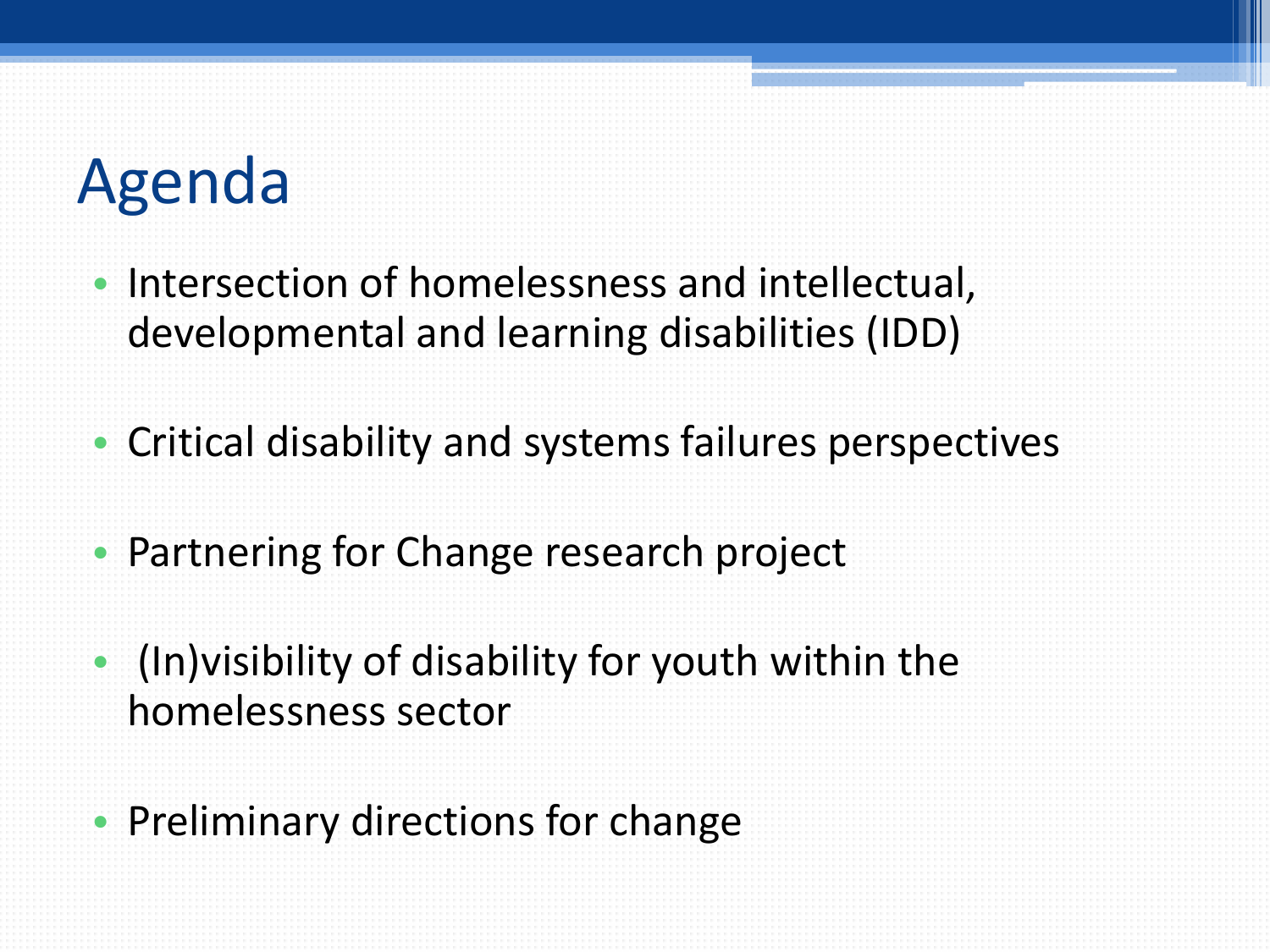### Homelessness and disability

- Youth with an IDD/learning disability share parallel experiences with homeless youth including family breakdown, involvement with children's services, educational disruptions, vulnerability to violence and exploitation.
- While estimates vary widely, rates of cognitive disability among the homeless population are much higher than the population in general.
- The risk of becoming homeless is much higher among those with a disability than the population at large.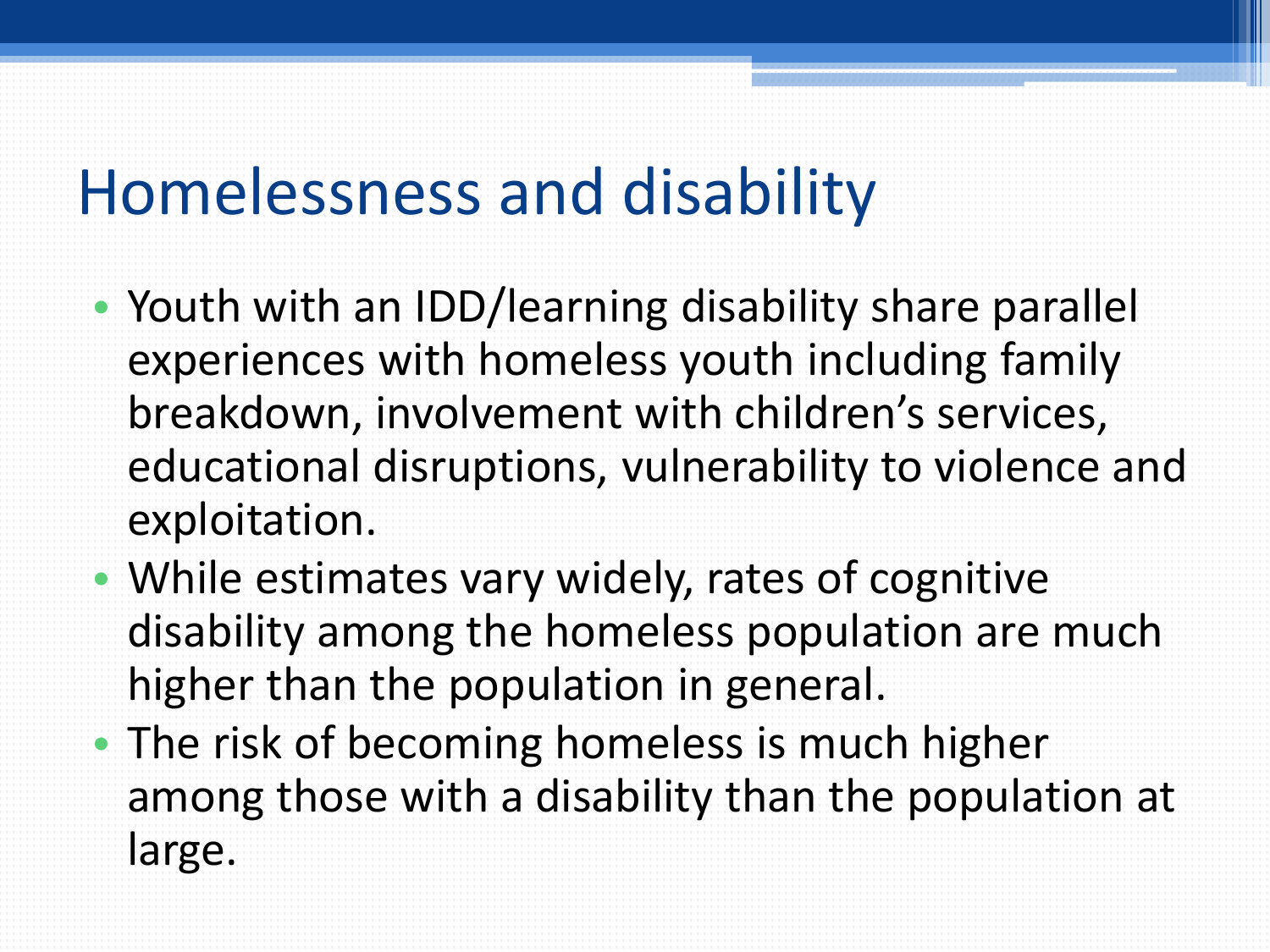#### Paths to homelessness for youth with IDD

- Family waiting for respite, family burn-out, youth not taken back after time in hospital, or youth walks out • Insufficient skills to live independently so youth gets evicted by landlord
- Difficulty following shelter rules is interpreted as behaviourally-rooted and youth is evicted from shelter
- Services do not work out and youth leaves or is evicted
- Services are not available when needed
- ODSP cheque not sufficient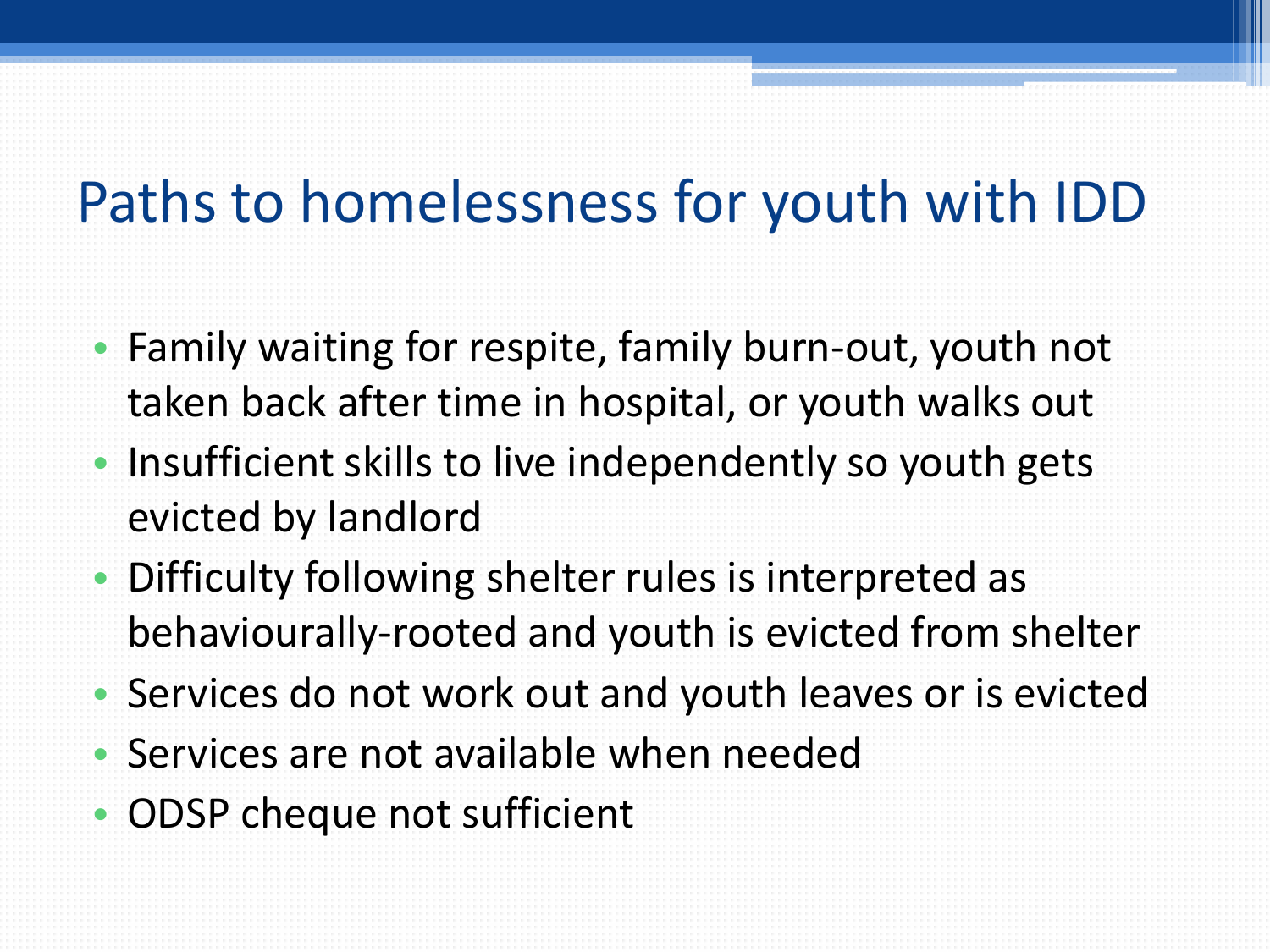# Partnering for Change

Examining the intersection of disability, education & employment for youth who experience homelessness in three sites (Niagara, Toronto and Hamilton)

- Quantitative intake data to determine prevalence of disability among homeless youth
- Environmental scan to determine service pathways and gaps in service
- Qualitative interviews with youth and front line staff regarding experiences of youth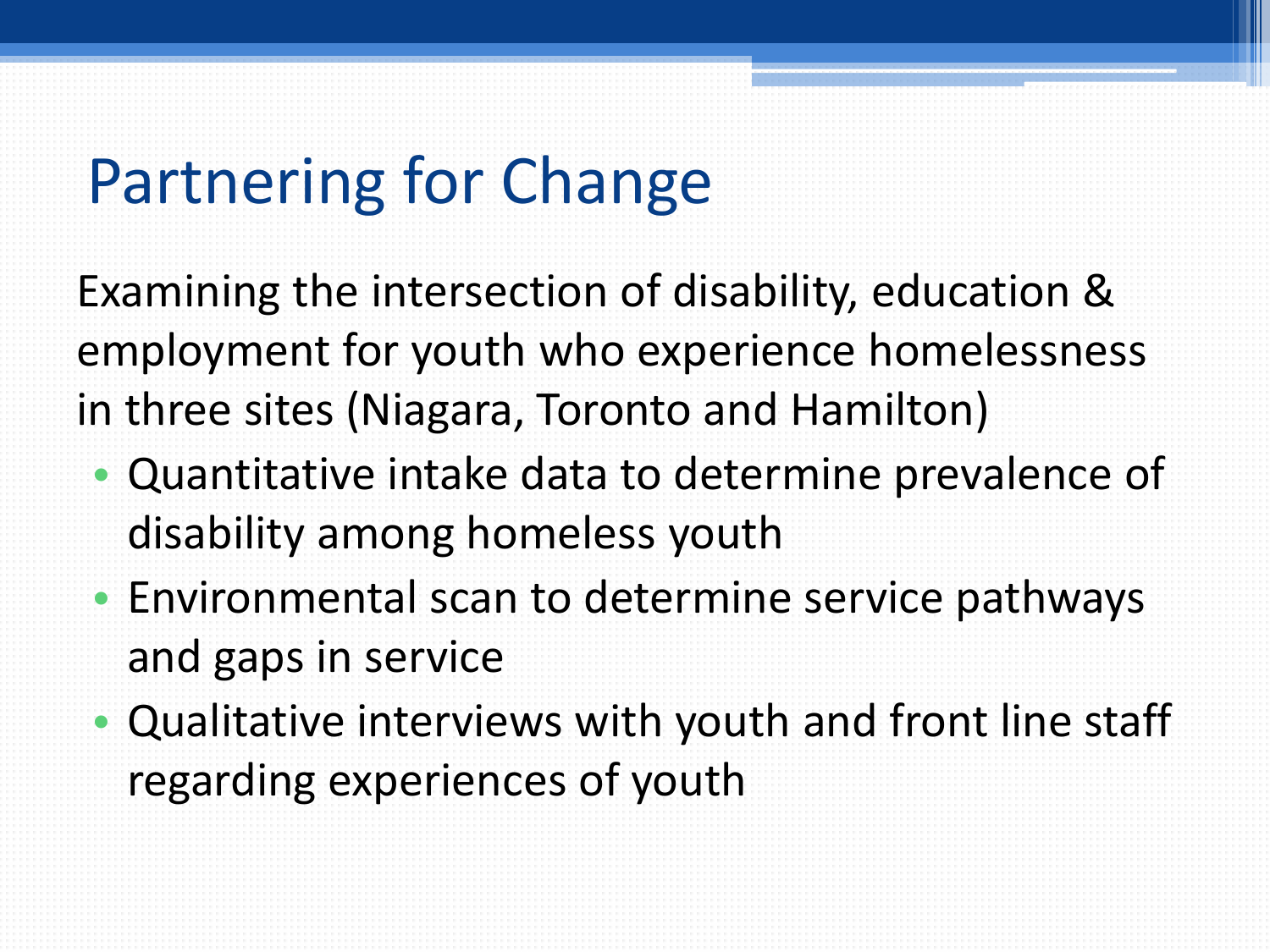### A critical disability perspective

- 'Disability' is often less a function of mind/body difference than a result of how society responds to these differences
- Disability "is created by the social, political, economic and material barriers that non-disabled people put in place" (Fudge Schormans, et al, 2011).
- People with mind/body differences typically encounter social and physical environments that exclude, marginalize, stigmatize and devalue them (Young & Quibell, 2000 cited in Fudge Schormans)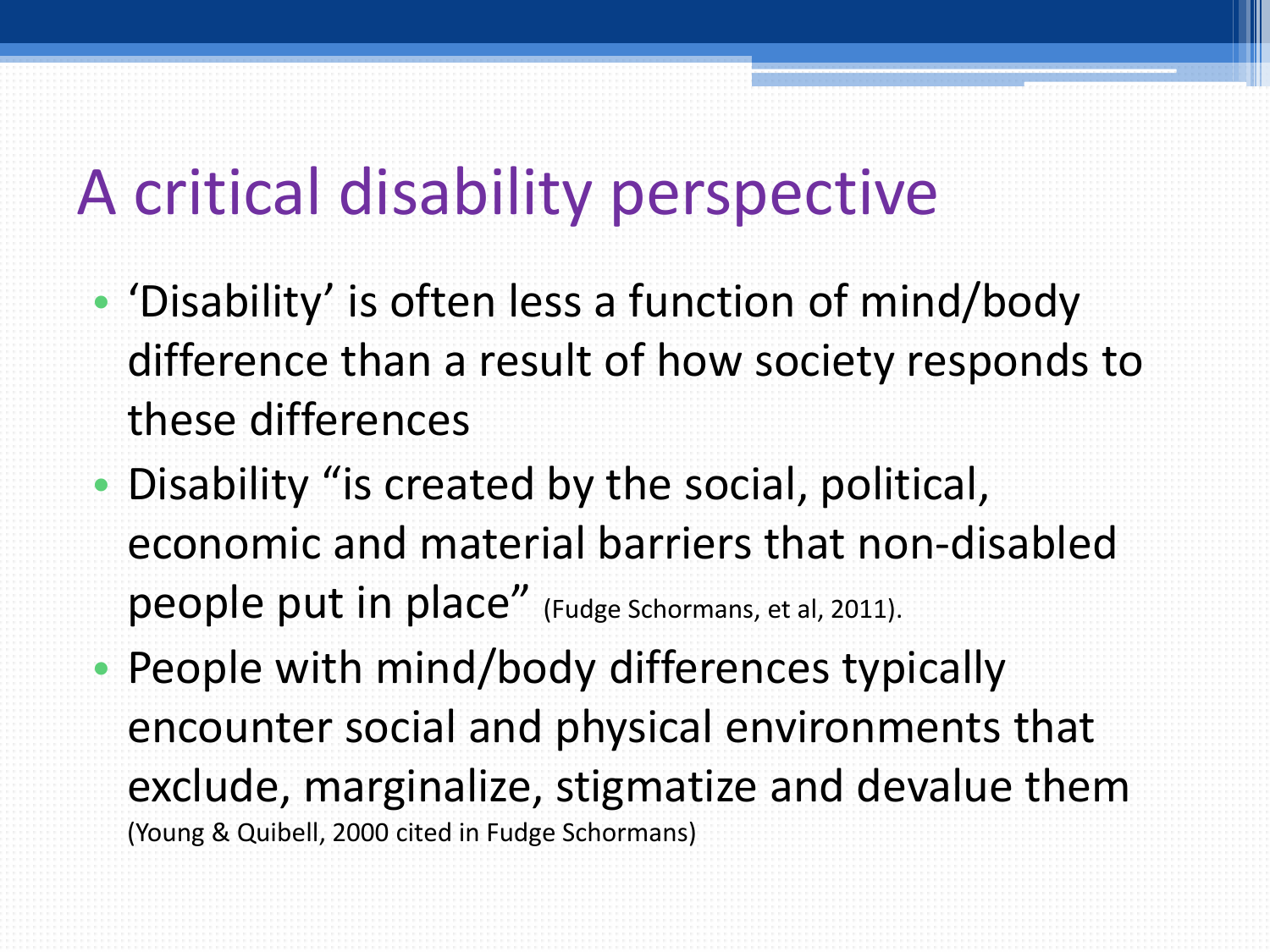# A critical disability perspective

**Ableism** is a form of oppression rooted in a network of entrenched assumptions, processes and practices that privilege particular kinds of bodies and minds and particular ways of thinking and doing – 'able' bodies and minds

- similar to sexism, racism, classism, etc.
- understands 'disability' as a diminished state of being

#### **Disablism:**

- focuses on the negative treatment towards disabled people and on disabling social policy
- the prejudicial actions against disabled people rooted in the privileging of ability that work to 'disable' them

#### **Dis/Ableism is the key construct**:

• refers to the interconnectedness of these two constructs: pervasive systems of discrimination and exclusion that work in favour of those deemed 'able' and which negatively impact people with cognitive, emotional, sensory and physical differences

Mallett & Runswick-Cole (2014).; Ignagni, E., & Fudge Schormans, A. (2016)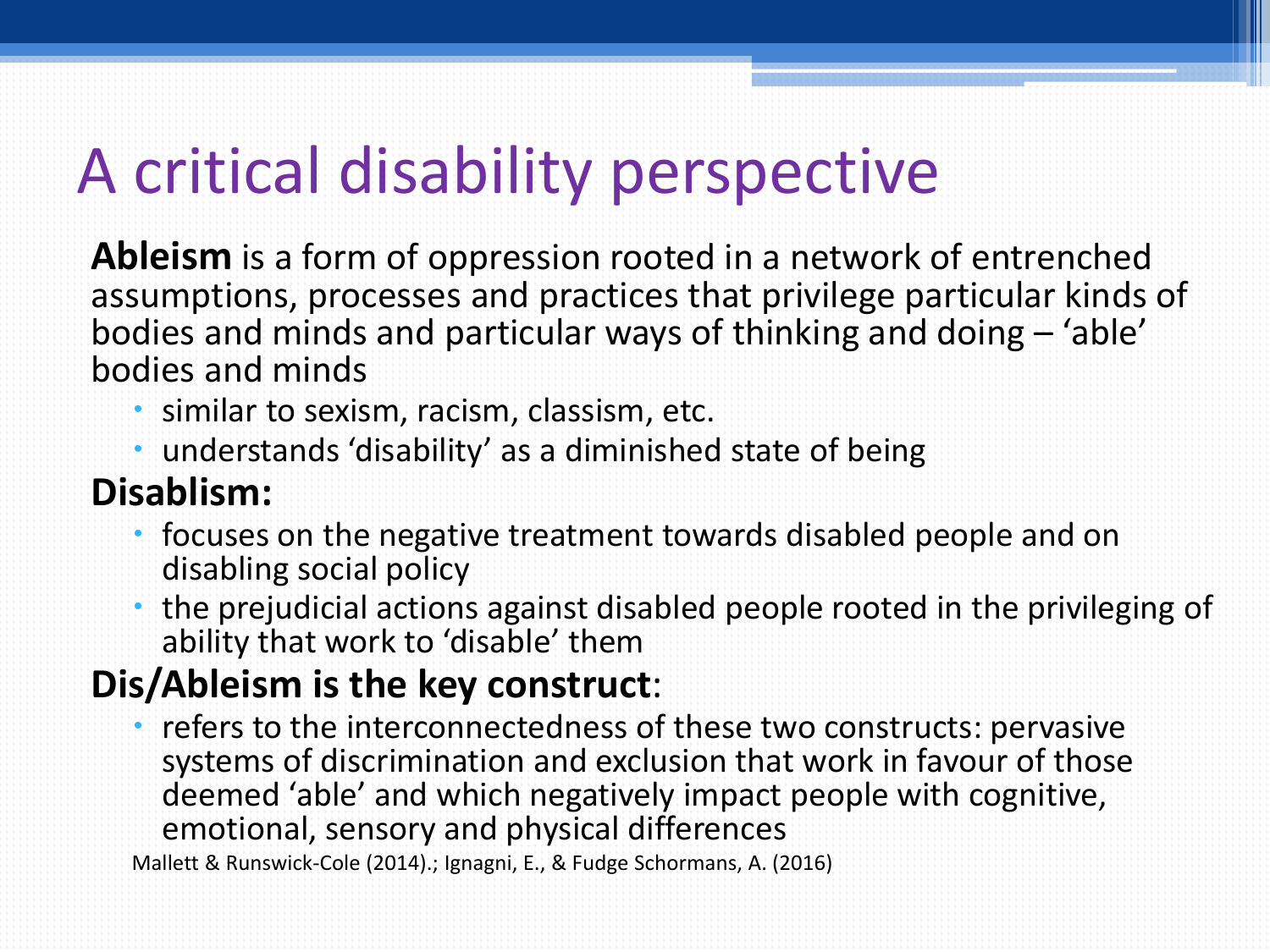#### A systems failure perspective

- Systems failure is the result of inadequate transitions for youth who are leaving the child welfare, corrections or mental health systems and who are consequently discharged into homelessness (Gaetz et al., 2013).
- Because education, child welfare, disability and homeless sectors do not work effectively together, youth become homeless due to organizational disjunctures or gaps between sectors (Nichols, 2016).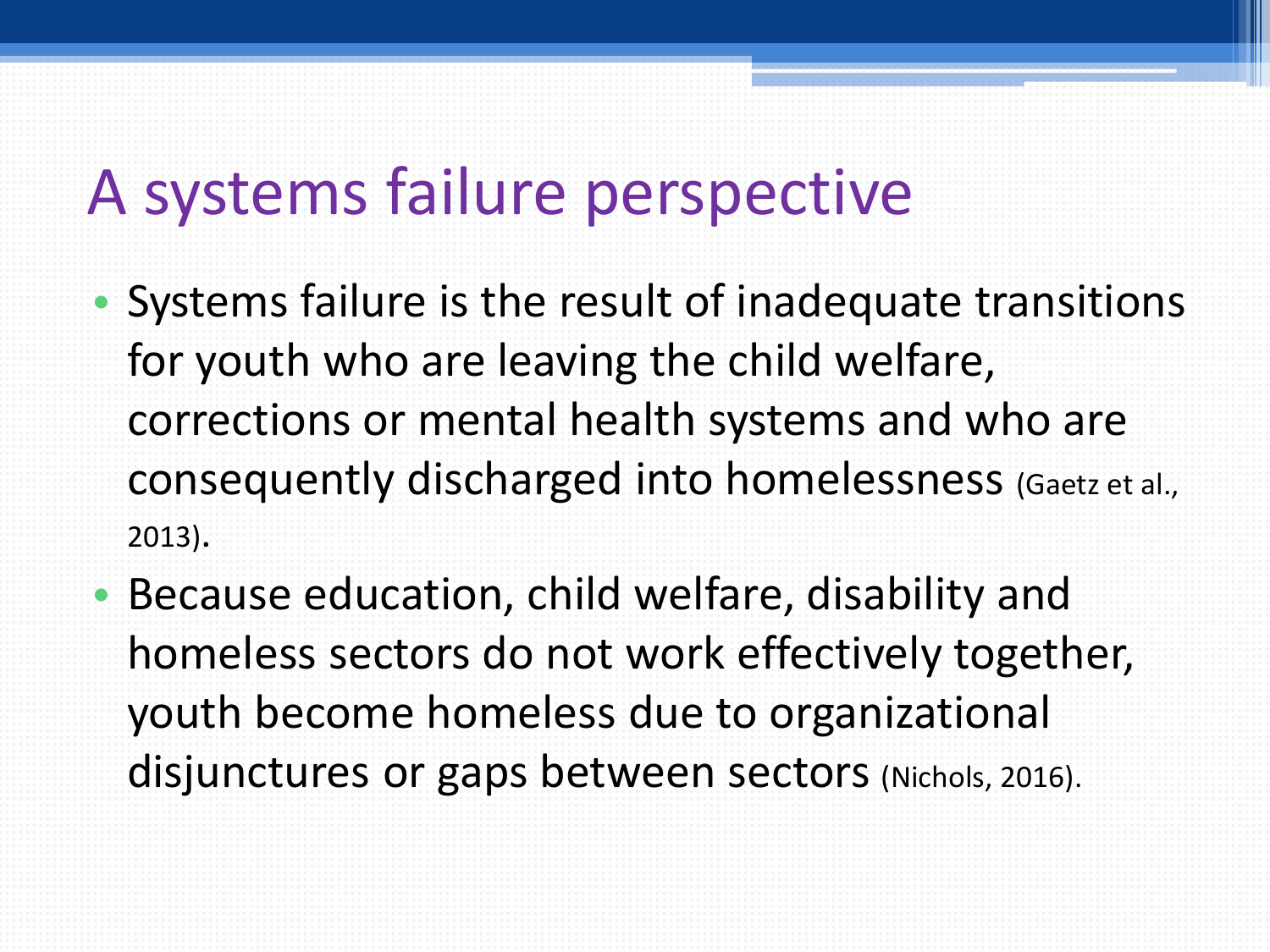#### **(In)visibility of youth with LD/ID/DD in the homelessness sector**

Prevalence

Intake data is inconsistent and incomplete but shows combined ID/DD/LD at @ 10%

Preliminary findings from pilot questionnaire shows: ID/DD: 12% Learning disability: 34%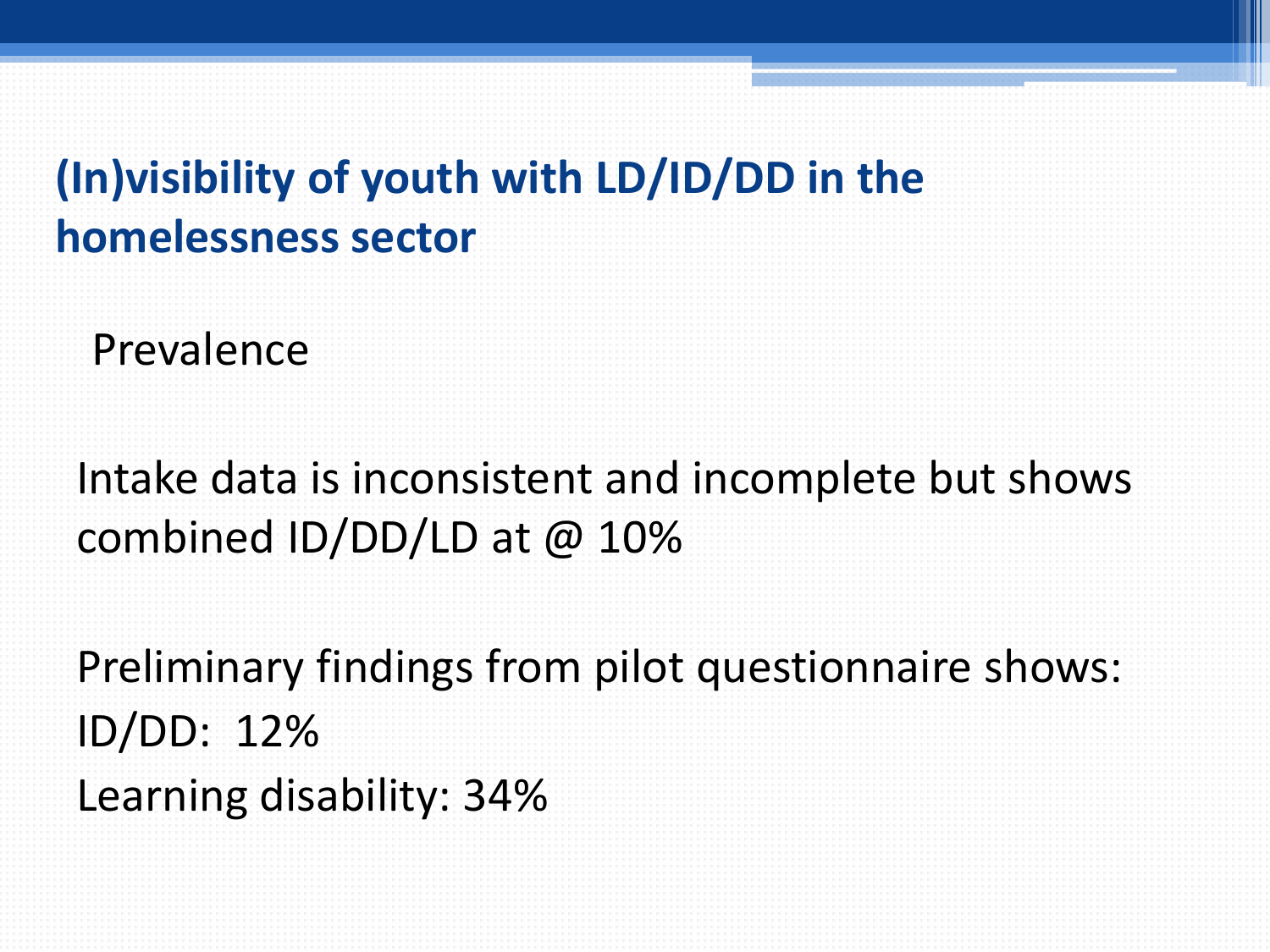## "There's something going on": the challenges to visibility

- Youth's disability often undiagnosed
- Staff may have clues if youth stays long enough: "*there are some flags, there's something just not right"*
- Staff not equipped to assess and referral is fraught
- Youth are sometimes reluctant to disclose
- The complexity of youths' lives (disability, substance use, mental health issues) are difficult to disentangle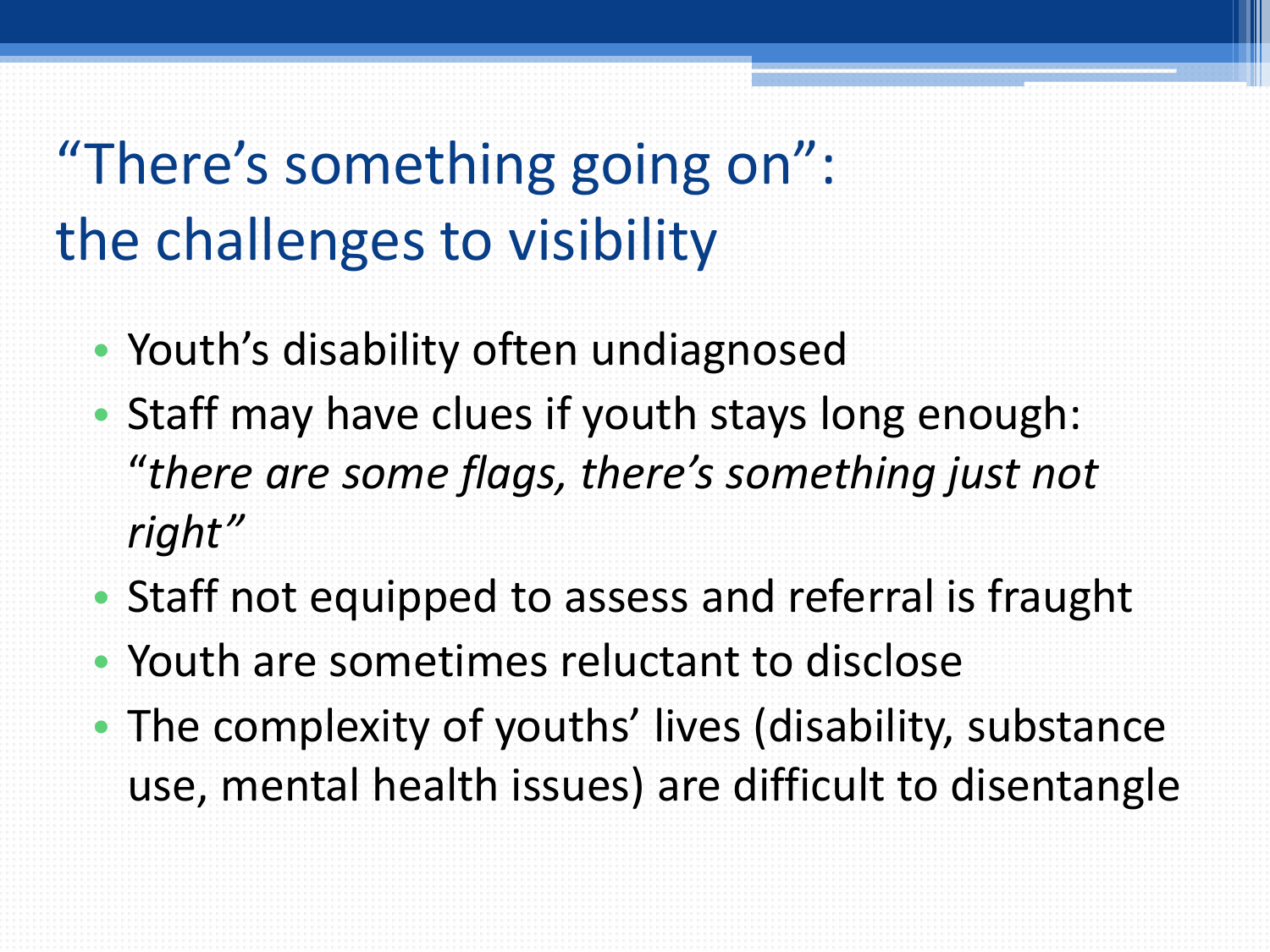#### Vulnerability within the shelter system

• *"Vulnerable to exploitation, um, horrible having their ODSP cheque taken, or getting into sex work or being talked into committing crimes that they wouldn't necessarily do…with the younger women and younger men new to the shelter system with developmental, they get targeted."*

• *"… in the shelters it's pretty easy to get discharged if you come back past curfew…. really, this person has something developmental going on, they may not remember the time, they may come back a few minutes past curfew, they are really vulnerable out there if you don't let them back in at 11:00."* 

(quotes from service providers, environmental scan)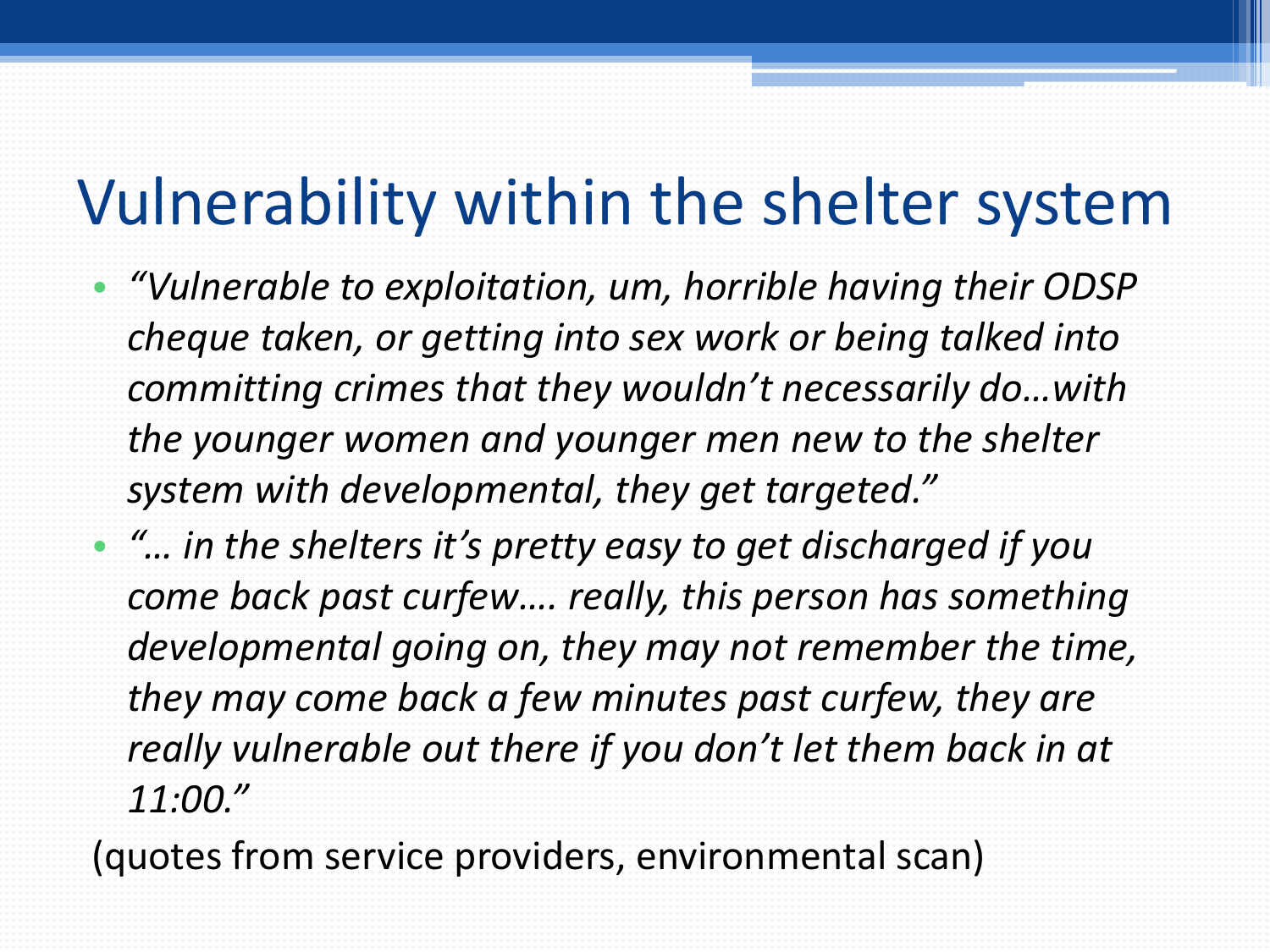#### Making disability visible(?): the assessment

- Require psychological assessment confirming IDD and ID to approach Disability Services Ontario (DSO)
- Lengthy multiple stage assessment process at DSO:
- 1. Application for Developmental Services and Supports
- 2. Supports Intensity Scale
- 3. External body assesses need for services and priority ranking
- 4. Youth is placed in the queue for services. (Note: *lengthy waiting times at EACH stage of this process*.)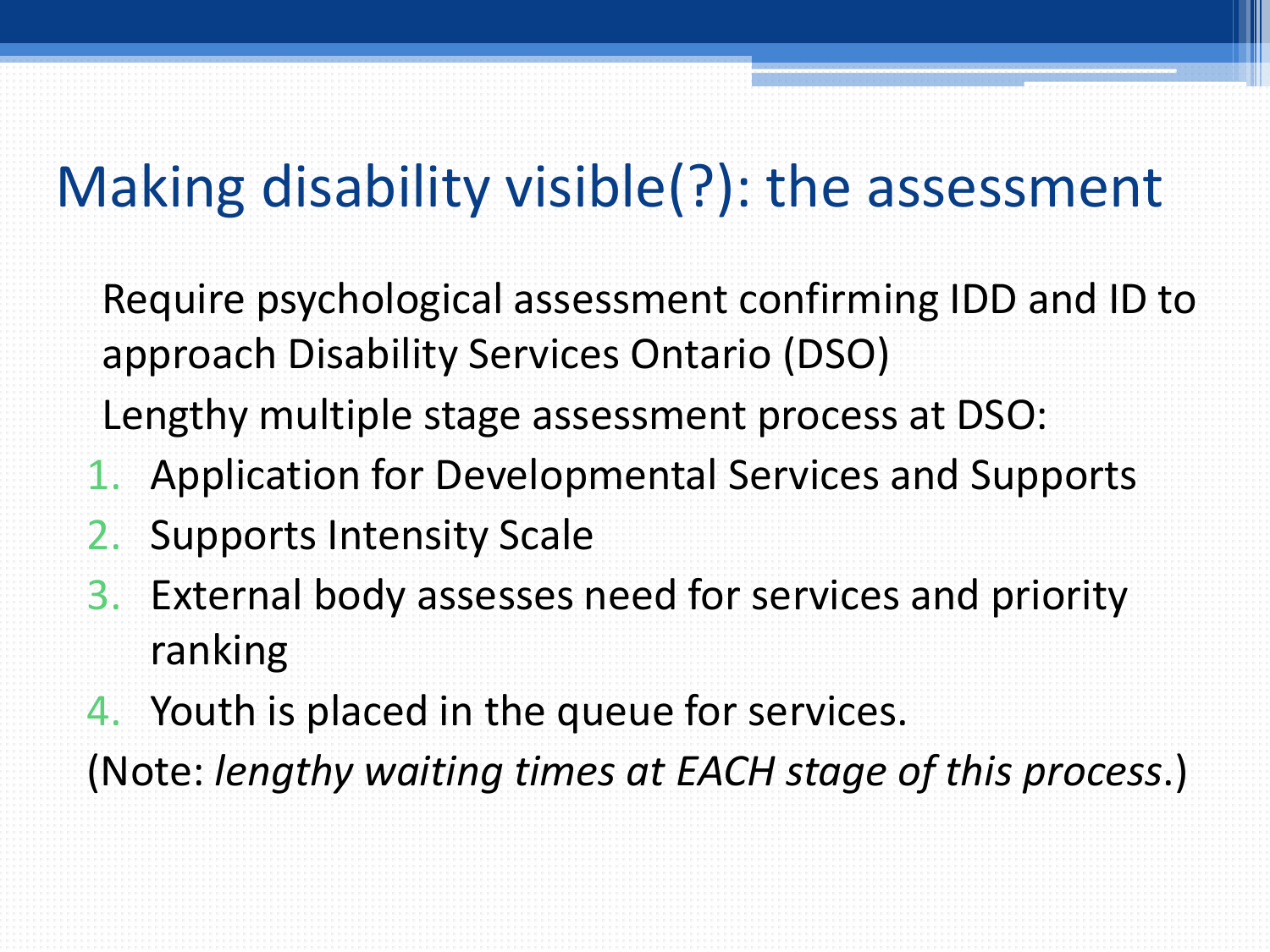#### System disjunctures

- DSO system highly centralized and based on diagnosis; homelessness sector flat and based on need for shelter
- Homeless youth are mobile and DSO assessment takes time and stability
- Shelter staff not familiar with DSO process and youth may not disclose
- Youth may not have needed documentation
- Youth need two support persons to speak to their "adaptability" functioning
- There are wait lists at each stage of the assessment and wait lists for services once assessed.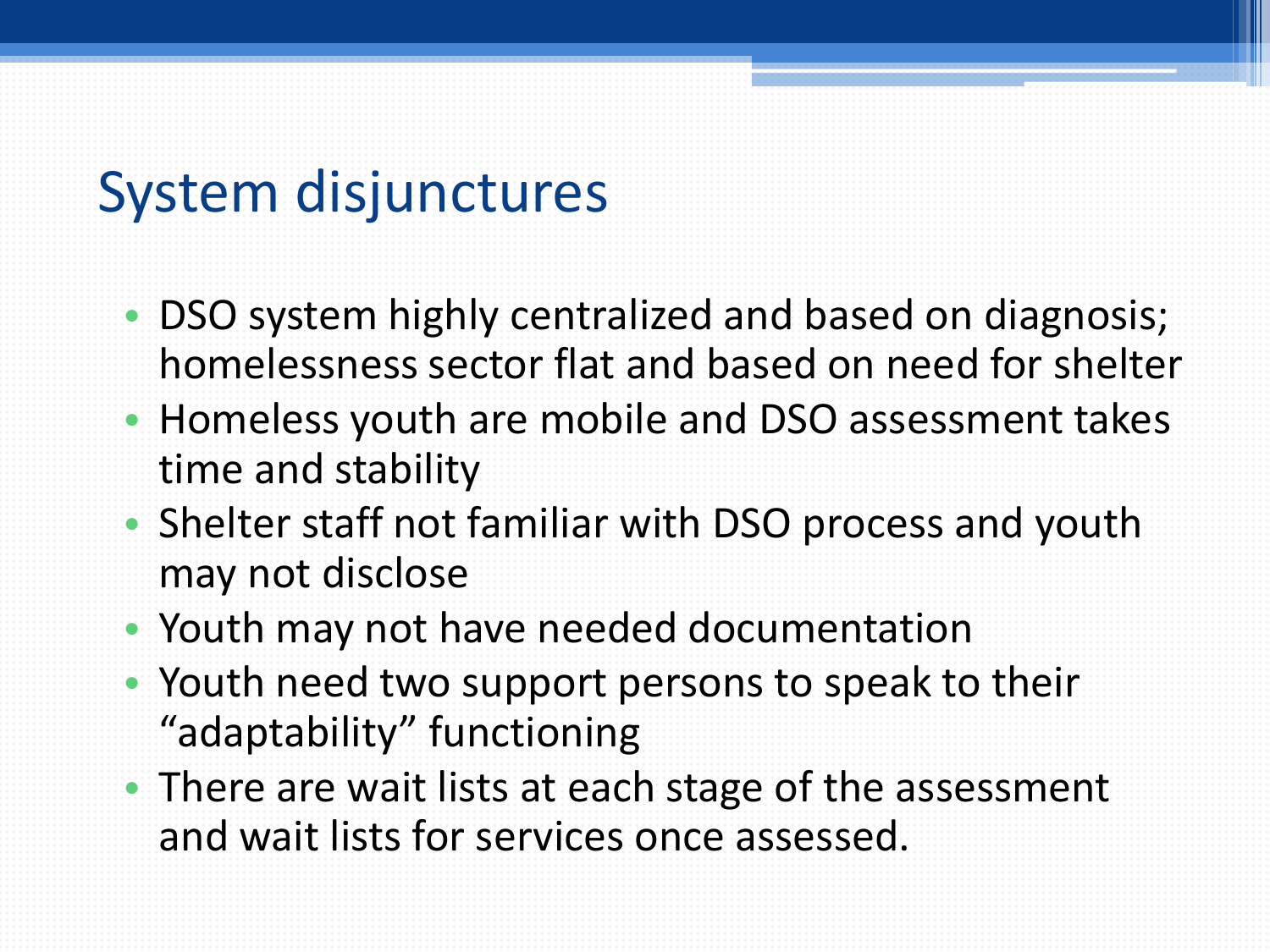## Youth not visible in either sector

• *"We know there are many people that have developmental disabilities who are not connected to any system, any service and are living on the edge, on the margins with whatever they can get."* 

• *"It's the ones that are waiting or the ones that we don't know about that are most at risk, and that number I couldn't say because they are not in our system but I would say that if they are not in the system, meaning if they are not known to the DSO, if they have not had a support intensity scale, they have not had any of that then they are at high risk."* 

(quotes from service providers, environmental scan)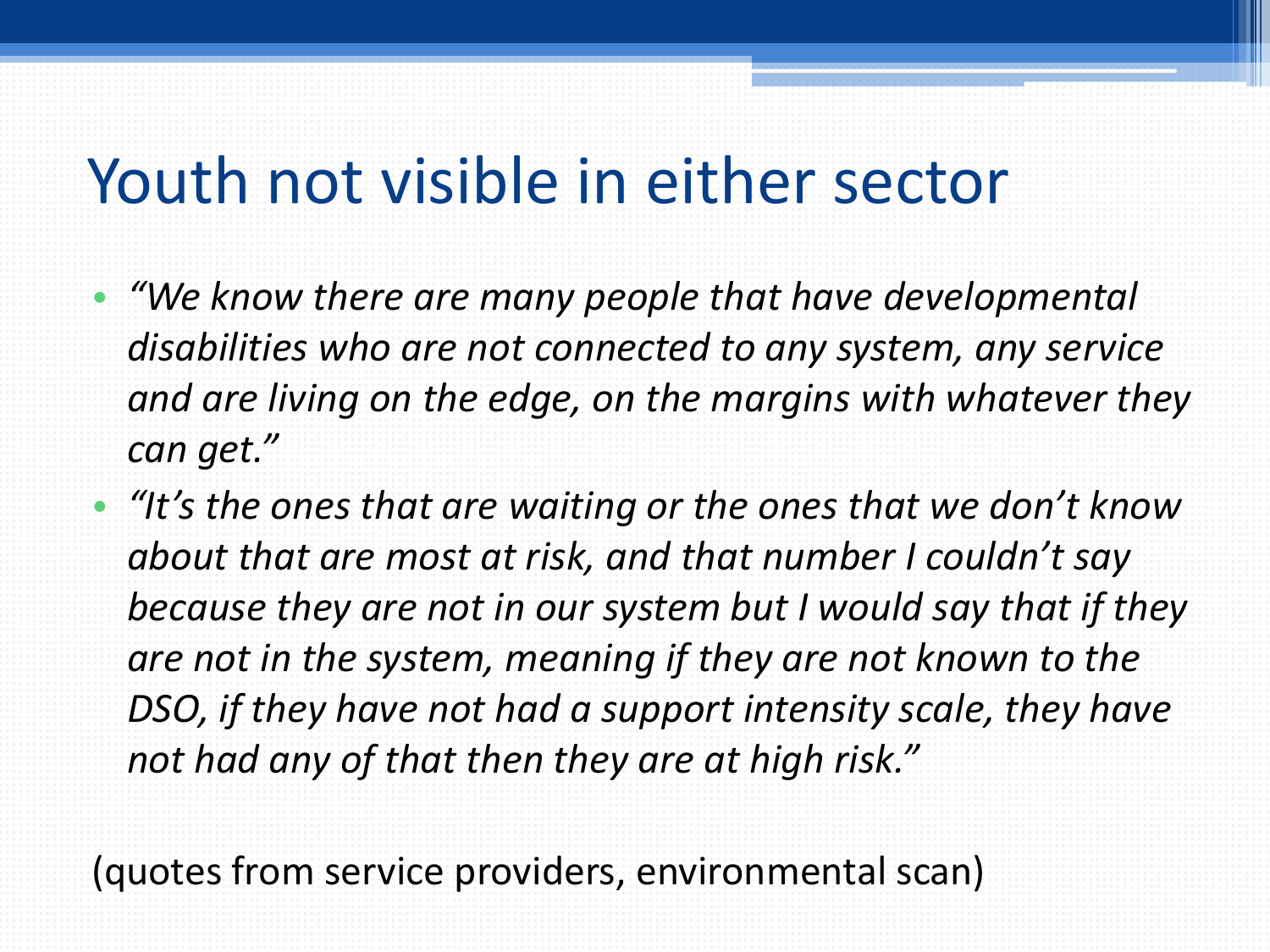## Preliminary suggestions for changes to the current system

- Use universal design in providing shelter services (e.g. service explanations that are not cognitively demanding)
- Provide training for staff in identifying IDD issues and possible support services and requirements (e.g., DSO)
- Provide support services for youth in moving to secure housing
- Include awareness of homelessness risk and provide prevention services in the disability sector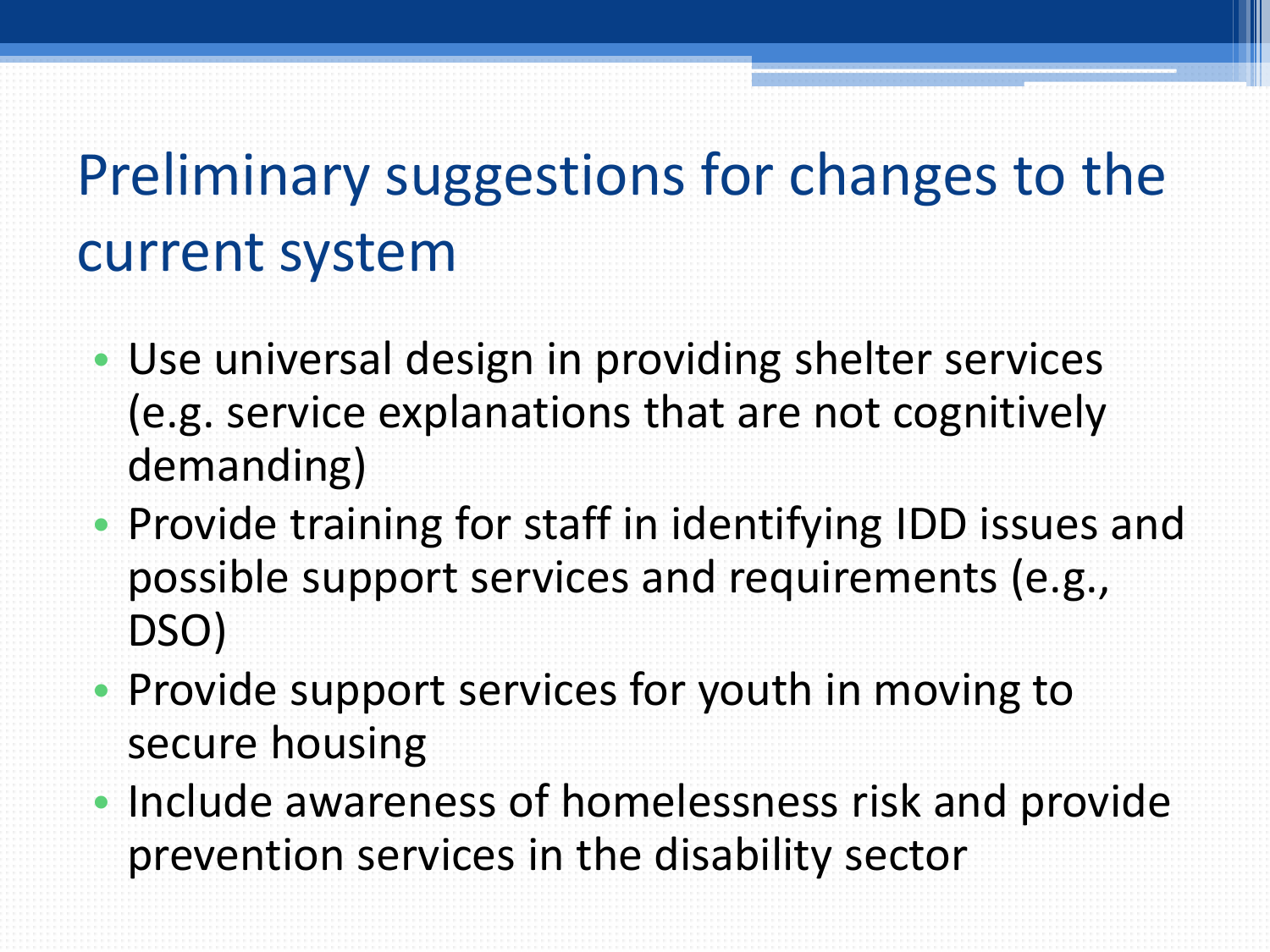### Systems changes

- A systems approach is needed which provides wraparound services for youth
- Emphasis should be on complexity of need not narrow diagnoses
- Sector siloes need to be dismantled and multi-agency partnerships established
- The cumbersome application for services through the DSO needs complete re-design for homeless youth
- Explore systems approaches such as those in existence in Australia and the UK for lessons for Canada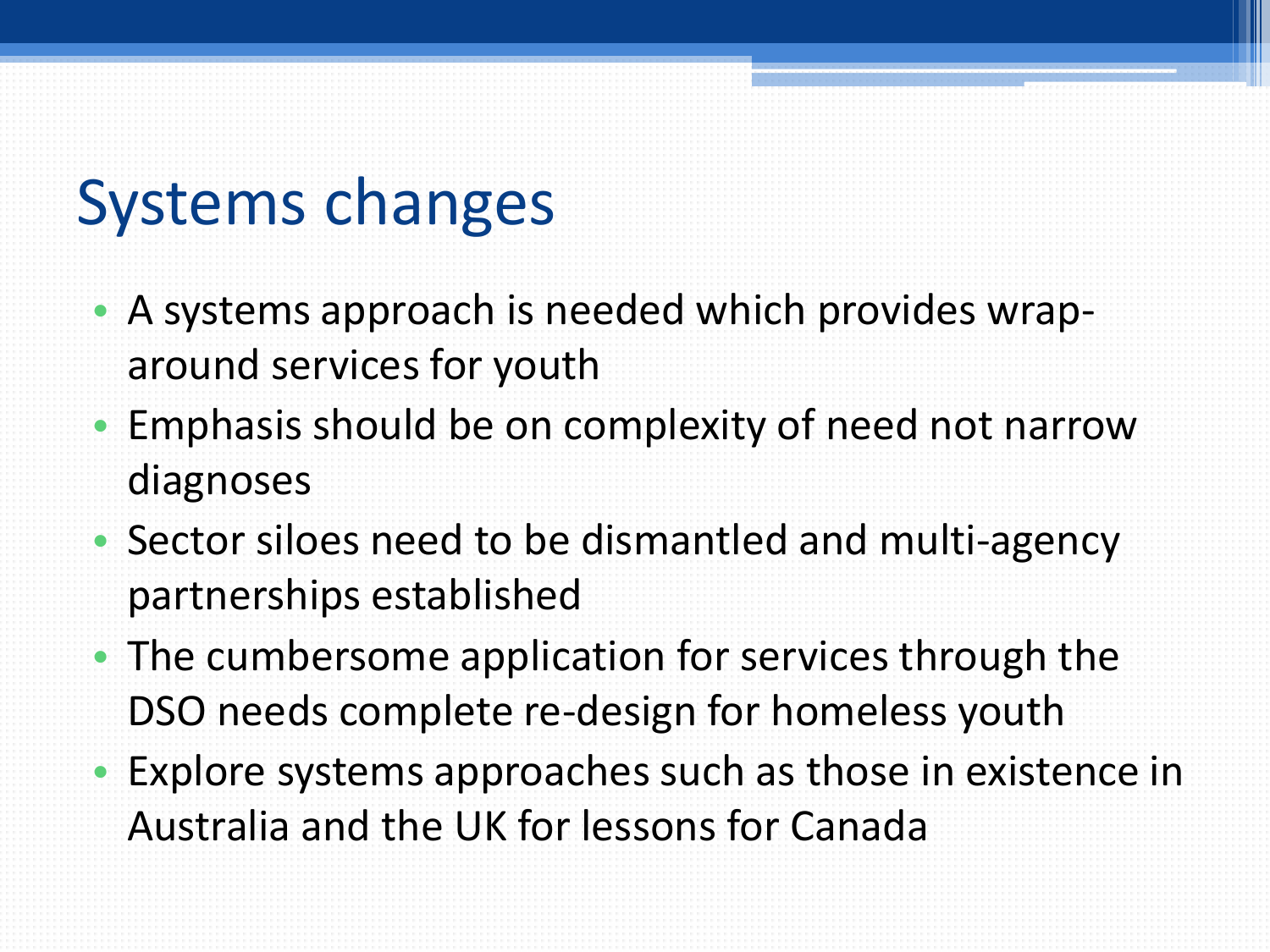### Contact

Partnering for Change: [Pchange@mcmaster.ca](mailto:Pchange@mcmaster.ca)

Ann Fudge Schormans: [fschorm@mcmaster.ca](mailto:fschorm@mcmaster.ca) Stephanie Baker Collins: [sbcollins@mcmaster.ca](mailto:sbcollins@mcmaster.ca) Lisa Watt: [wattl@mcmaster.ca](mailto:wattl@mcmaster.ca) Becky Idems: [idemsri@mcmaster.ca](mailto:idemsri@mcmaster.ca) Tina Wilson: [wilsonte@mcmaster.ca](mailto:wilsonte@mcmaster.ca)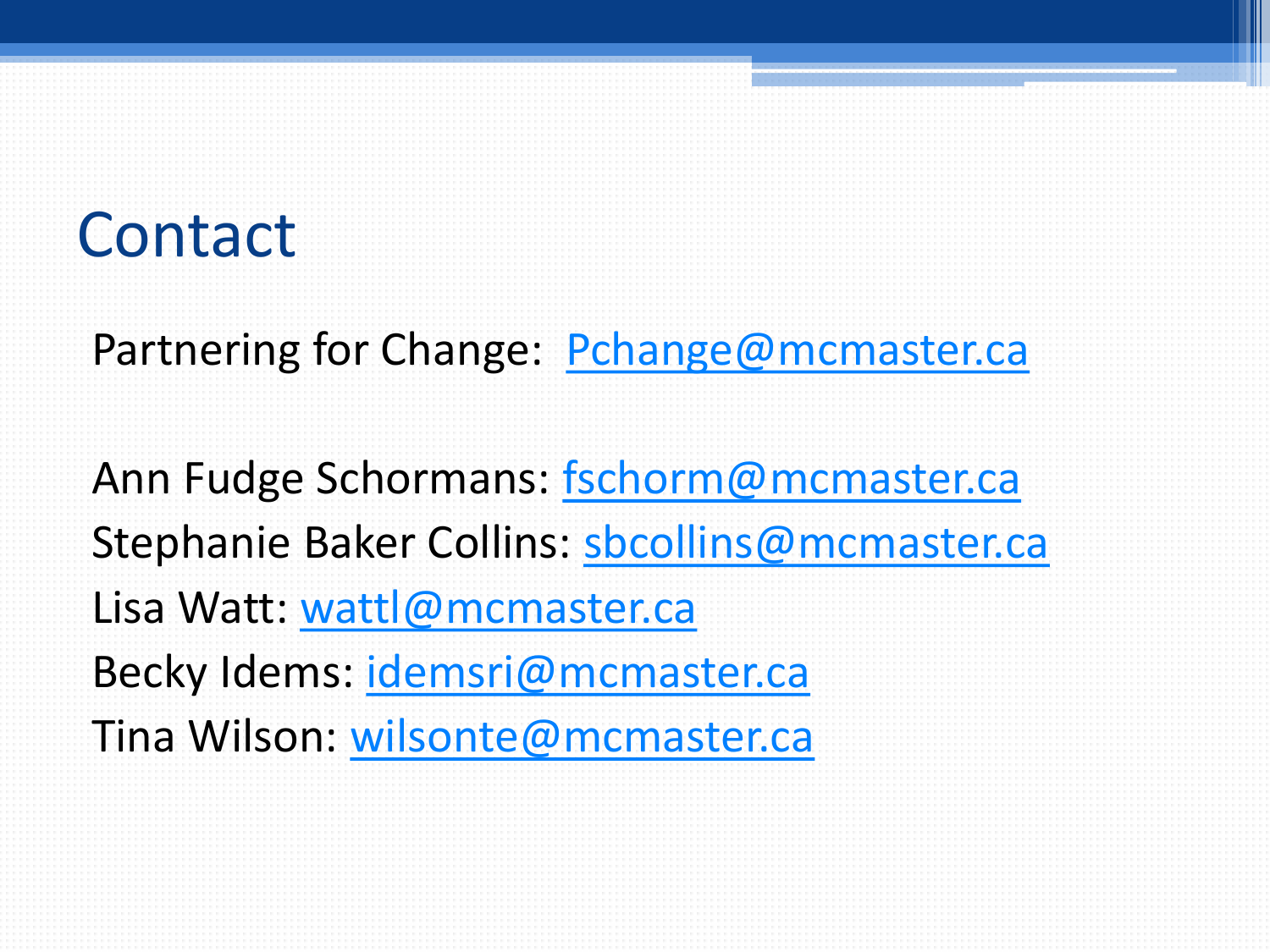#### References

- Backer, T. E. & Howard E. A. (2007). Cognitive Impairments and the Prevention of Homelessness: Research and Practice Review. *Journal of Primary Prevention, 28*(3-4), p375– 388
- Baker Collins, S. (2010). *Sofa, Shelters and Strangers : A Report on Youth Homelessness in Niagara*. Niagara Community Services.
- Baldry, E., Clarence, M., Dowse, L. and Trollor, J. (2013). Reducing Vulnerability to Harm in Adults With Cognitive Disabilities in the Australian Criminal Justice System. *Journal of Policy and Practice in Intellectual Disabilities, 10*(3), 222–229
- Beer, A., Baker, E., Mallett, S., Batterham, D., Pate, A., Lester, L., & Mission, M.C. (2012). Addressing homelessness amongst persons with a disability: Identifying and enacting best practice. Canberra, ACT: FaHCSIA.
- Buhrich, N., Hodder, T., & Teesson, M. (2000). Prevalence of Cognitive Impairment Among Homeless People in Inner Sydney. *Psychiatric Services, 51*(4), 520-521.
- Burra, T. A., Stergiopoulos, V., & Rourke, S. B. (2009). A Systematic Review of Cognitive Deficits in Homeless Adults: Implications for Service Delivery. *The Canadian Journal of Psychiatry, 54*(2), 123-133
- Canadian Council on Social Development. (2001). *Children and Youth with Special Needs: Summary Report of Findings.* Ottawa: Canadian Council on Social Development. Retrieved from <http://www.ccsd.ca/pubs/2001/specialneeds/specialneeds.pdf>
- Clapton, J., Chenoweth, L., McAuliffe, D., Clements, N. and Perry, C. (2014). Precarious social inclusion: chronic homelessness and impaired decision making capacity. Journal of social distress and the homeless, 23(1), 32-41.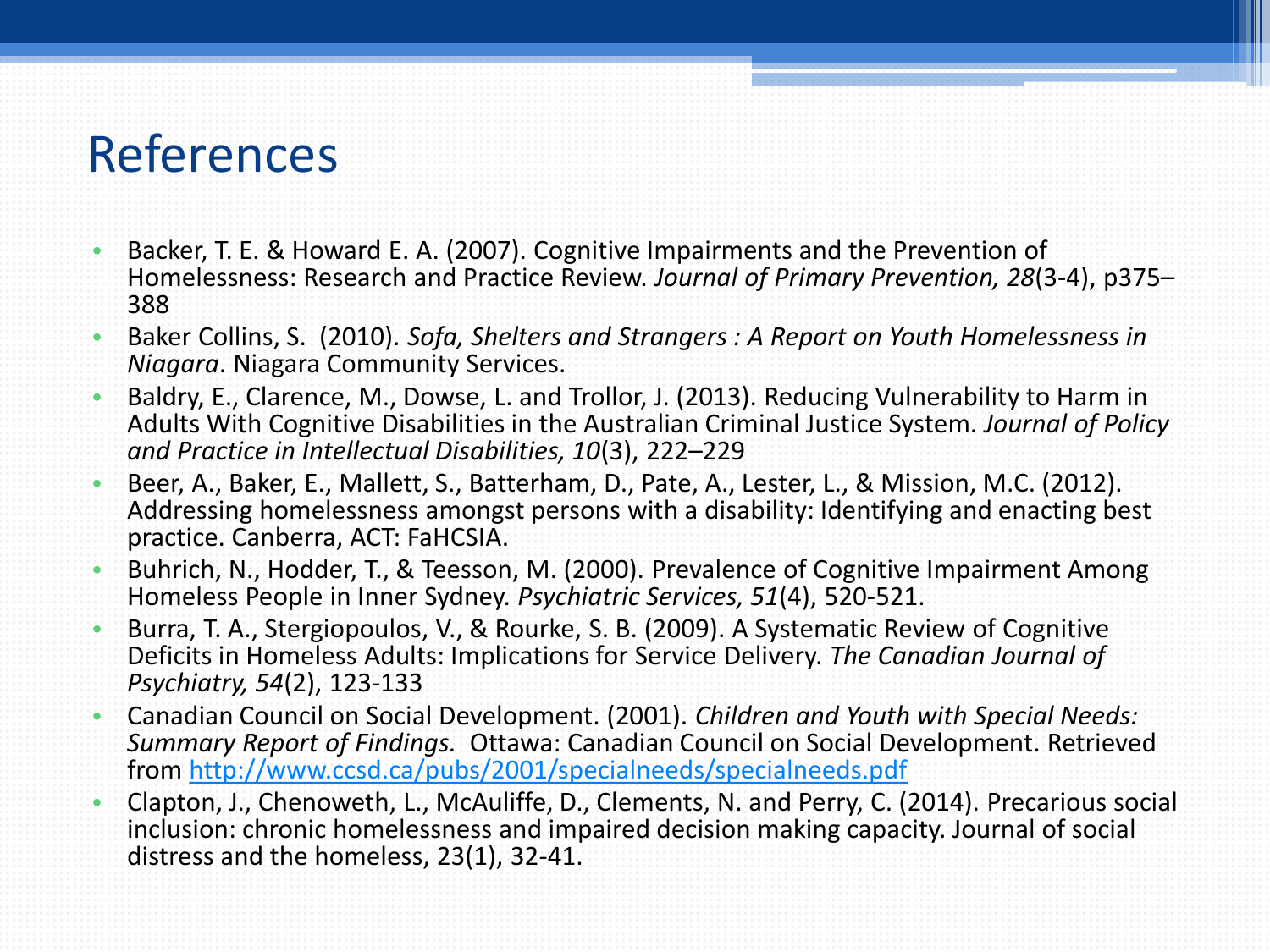#### References, cont'd

- Decter, A. (2007). *Lost in the Shuffle: The Impact of Homelessness on Children's Education in Toronto* (p. 131). Toronto.
- Dinning, L. B., & Smit, P. (2005). *Adults with Developmental Disabilities Experiencing or at Risk of Homelessness : Report to Ottawa ' s Community Capacity Building Team*. A report to the National Homelessness Initiative. Ottawa: Government of Canada.
- Fudge Schormans, A., Krause, C., MacDougall, K., Wattie, K. (2011). Self-Advocacy. In I. Brown & M. Percy (Eds.). *Developmental Disabilities in Ontario* (3rd Ed.). Toronto: University of Toronto Press.
- Gaetz, S. (2013). Ending Youth Homelessness in Canada is Possible: The Role of Prevention. In S. Gaetz, J. Karabanow & B. O'Grady (Eds.) *Youth Homelessness in Canada: A Reader*. Pp. 469-501. Toronto: Canadian Homeless Research Network.
- Ignagni, E., & Fudge Schormans, A. (2016). Reimagining parenting possibilities: The experiences of people labeled with intellectual and developmental disabilities. *International Journal of Birth and Parenting Education (IJBPE), 3* (3), 9-12.
- McConkey, R. (2005). Multi-agency working in support of people with intellectual disabilities. *Journal of Intellectual Disabilities, 9*(3) 193‒207. issn 1744-6295(056694)9:3doi: 10.1177⁄1744629505056694
- Mallett & Runswick-Cole (2014). Approaching Disability, Critical Issues and Perspectives, London: Routledge
- Morton II, L. G., & Cunningham-Williams, R. M. (2009). The Capacity to Give Informed Consent in a Homeless Population with Developmental Disabilities. Community Mental Health Journal, 45 (5), 341–348